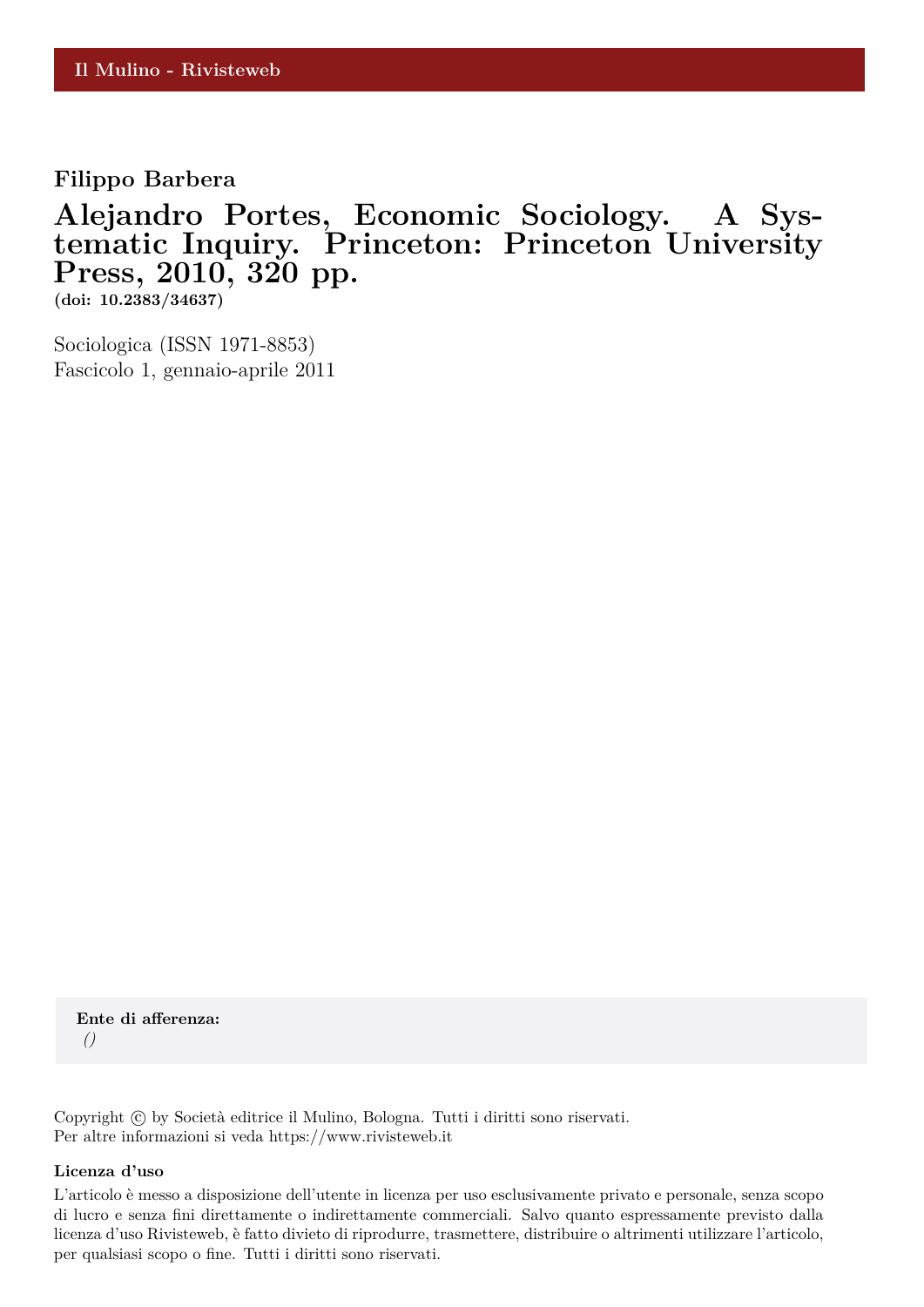## **Alejandro Portes, Economic Sociology. A Systematic Inquiry. Princeton: Princeton University Press, 2010, 320 pp.**

doi: 10.2383/34637

Do we need another systematic book on economic sociology? Since the Granovetter's paper on embeddedness the field has expanded considerably, both empirically and theoretically, and a number of handbooks and review papers have been published. Scholars seem to agree on few key core concepts (e.g. embeddeness, social exchange, institutions) and on a list of main topics to be investigated (e.g. work, innovation, markets). Is there something new to add to this state of affairs? Portes seems to think there is. His book – a collection of ten chapters on key topics of economic sociology – is an attempt to clarify the constitutive elements of economic sociology. Portes thinks that the discipline has gone through a loss of direction [p. 1] and that a broad discussion on its core elements is imperative. These elements are: i) meta-theoretical principles; ii) explanatory mechanisms; iii) strategic sites of inquiry. Portes argues that in the vast majority of treatises of economic sociology these three elements are unevenly mixed in the concepts of embeddeness. Before analysing these three points, the Author [Chapter one], following Weber's methodological guidelines, argues that economic sociologist should take more seriously the Weber-Merton way and build midrange ideal types, which "represent the core of economic sociology" [p. 5].

In Chapter two, three assumptions or "meta-theoretical principles" that ground the field are illustrated and discussed. These are the social embeddeness of the economy, the unexpected consequences of purposive action and the pervasive influence of power. Despite their differences, these assumptions "posses a commons status because of their high level of abstraction and general unfalsifiability" [p. 13]. With regard to the first one, Weber, Polany and Granovetter highlighted the social nature of economic exchange: values, social approval, status, social structure and interaction combine in a multiplicity of ways in concrete exchange and modify what are supposed to be economically rational actions. Just because actions are socially embedded, Portes goes on, "the end point may be quite different from that originally anticipated" [p. 18]. This is the second general principle of the field and Merton is clearly the focal reference point. Portes identifies five different alternatives to the standard "linear purposive action" schema: i) the real goal is not the apparent one; ii) the real goal is not what the actors actually achieve; iii) the real goal emerges from the situation itself; iv) the original goal is real, but the end state is contrary to its intent; v) the original goal is real, but it is achieved by an unexpected combinations of events. Each model is illustrated through examples taken both from classical and contemporary works [pp. 20-24]. Finally, the third general assumption of the field is power. Portes carefully underlines that power is different from embeddedness and criticizes contemporary economic sociology for its neglect of power. These three principles lead to a number of lower-level concepts or explanatory mechanisms and strategic sites of inquiry.

Chapter three to chapter six explore what Portes labels the "explanatory mechanisms" of the field, namely social capital, social institutions, and social class. Is should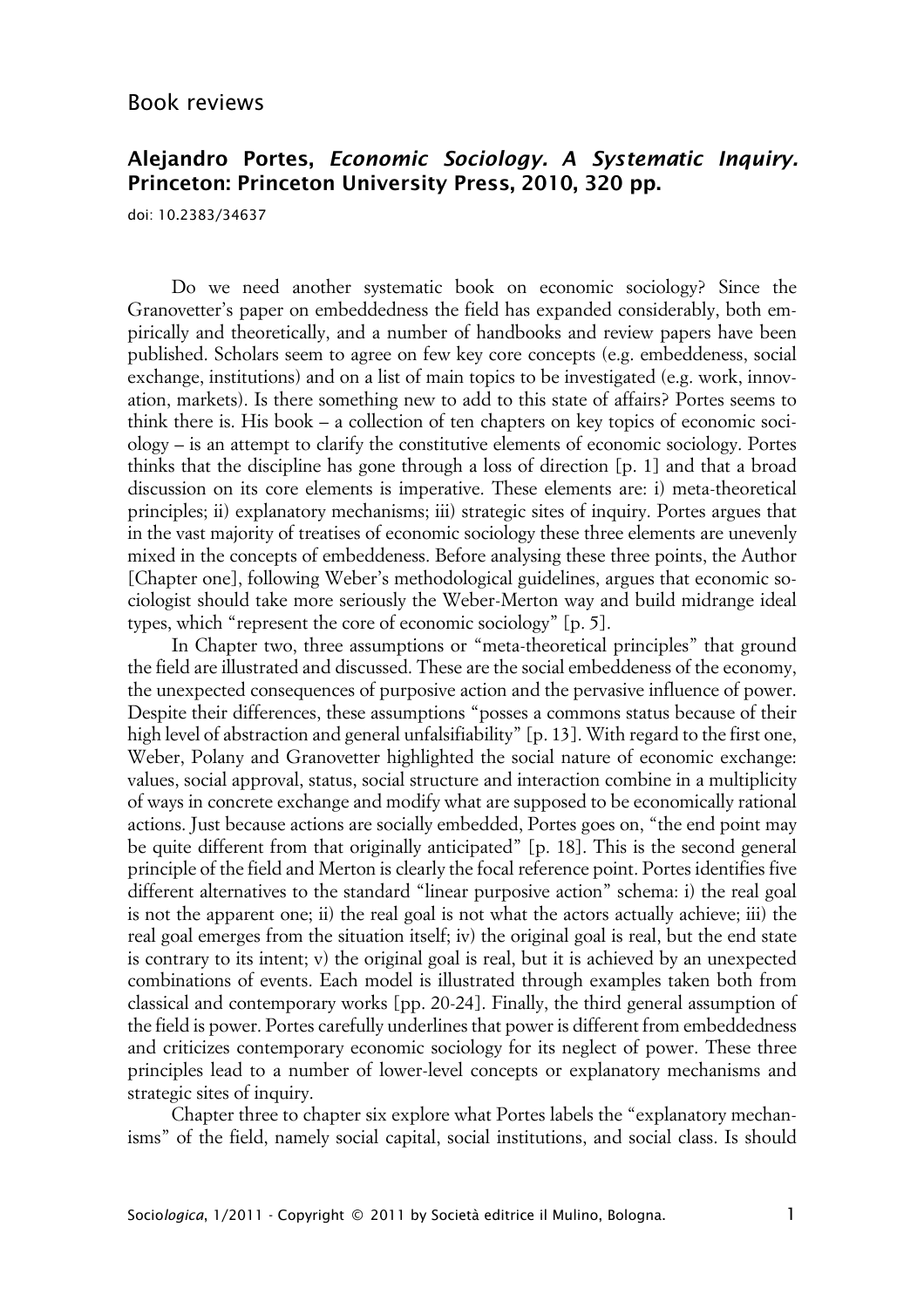be stressed that from these chapters onwards the book becomes deeper and more innovative. The first two chapters are just a summary of well-known points, while the rest of the book deal with familiar concepts in an innovative way. Put succinctly, social capital flows out of embeddedness at a lower level of abstraction and unexpected consequences of rational action are caused by social capital for it gives rise to informal bonds, sympathies and enmities among role occupants. This is really a key point, since it forces us to clarify the multiple and surprising connections between formal organization/instrumental rationality and informal settings/prosocial expectations. In this chapter Portes recalls many claims of his previous work of social capital such as individual vs. collective benefits, sources vs. consequences, positive effects vs. downside. Two examples from the field of immigration follow: i) the bounded solidarity among members of a particular group who find themselves affected by common events in a particular time and place, as in the case of the Miami riots triggered by the shooting of two African American cyclist by a Colombian-born policeman and ii) the entrepreneurial enclave among immigrants in the New York City Dominican community. The second explanatory mechanism is the concept of institutions [Chapter four]. As social capital, this concepts also has multiple and often divergent meanings. As the Berkeley economist Gerald Roland said in 2004 "we are all institutionalist now" [p. 49]. But do we univocally know what do the concept of institutions mean? For Portes, institutions are "the symbolic blueprint for organizations. They comprise the set of rules, written or informal, governing relationships among role occupants in organizations like the family, the schools; and the other major institutionally structured areas of social life: the polity, the economy, religion, communication and information, and leisure" [p. 55]. Cultural and structural elements – along with their causal connections – need to be included in a general framework to understand the role institutions play in shaping social and economic outcomes. Portes offers two examples relating to the advent of institutionalism to the field of economic development: i) the failure of institutional monocropping, ii) the privatization of the Mexican Economy. To these he adds a discussion on the problem of institutional change [pp. 63-67] and a summary of the different but complementary perspectives on institutions offered by political-economy, neo-institutionalism and new economic sociology [pp. 67-70]. Chapter five and six deal with the issue of social class. Portes criticizes three fallacies of class analysis (realist, classless and reification) to endorse a view based upon four insights [p. 79]: i) durable inequalities define the "deep structure" of social phenomena; ii) classes are defined by their relationship to one another; iii) classes are defined also by differential access to power; iv) class position is transmissible across generations. These basic assumptions are translated in a classification of social classes (Grand Capitalist, Capitalist, Rentiers, Elite Workers, Common Workers, Petty Entrepreneurs, Redundant Workers), which is applicated both to describe largescale economic change and to the specific issue of labour immigration [pp. 89-95 and 95-100]. Chapter six extend this analysis to the effect that neoliberal reforms had to Latin America class structure. Portes thus shows that today the subordinate classes comprise approximately 80 percent of Latin American population. The unequal distribution of wealth in Latin America is thus reframed in terms of class analysis, showing both the huge disparities in income between the dominant class and the rest of the population and a wide variation of these disparities across countries [pp. 112-121]. In the final